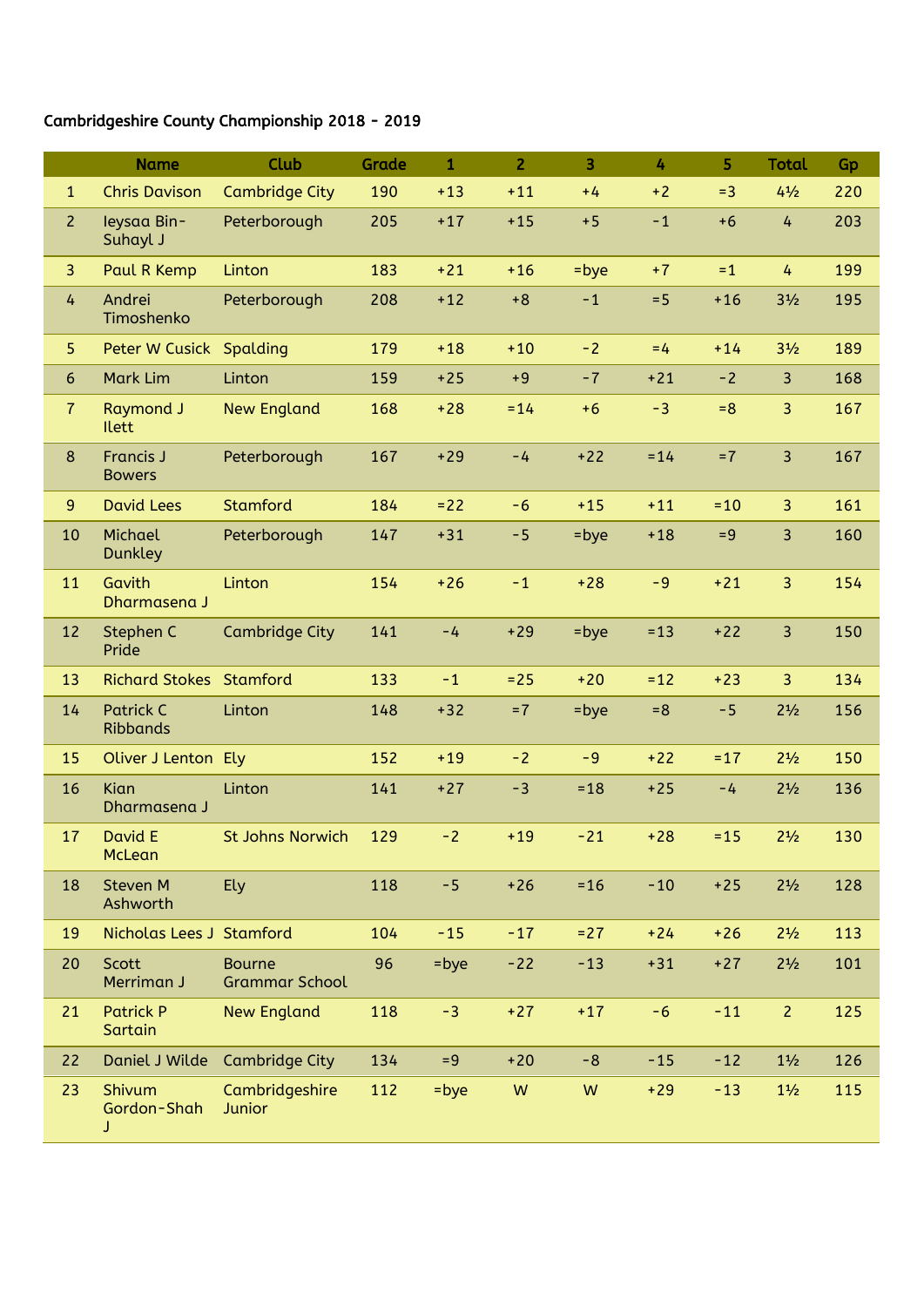| 24 | Adam<br>Redstone-<br><b>Bannon J</b> | Cambridgeshire<br><b>CCA</b> | 121 | $=$ bye | W       | W     | $-19$   | $+28$ | $1\frac{1}{2}$ | 106 |
|----|--------------------------------------|------------------------------|-----|---------|---------|-------|---------|-------|----------------|-----|
| 25 | <b>James Conlon</b>                  | Peterborough                 | 98  | $-6$    | $= 13$  | $+29$ | $-16$   | $-18$ | $1\frac{1}{2}$ | 105 |
| 26 | <b>Gary Tian J</b>                   | Cambridgeshire<br>Junior     | 94  | $-11$   | $-18$   | $+31$ | $=$ bye | $-19$ | $1\frac{1}{2}$ | 79  |
| 27 | Tom Ingram                           | <b>New England</b>           | 77  | $-16$   | $-21$   | $=19$ | $+33$   | $-20$ | $1\frac{1}{2}$ | 74  |
| 28 | Peter<br>Weinberger                  | <b>New England</b>           | 107 | $-7$    | $+30$   | $-11$ | $-17$   | $-24$ | $\mathbf{1}$   | 95  |
| 29 | <b>Jennifer</b><br>Goldsmith         | <b>New England</b>           | 96  | $-8$    | $-12$   | $-25$ | $-23$   | $+32$ | $\mathbf{1}$   | 84  |
| 30 | Maryam Bint-<br>Suhayl J             | Wisbech                      | 80  | $=$ bye | $-28$   | W     | W       | W     | $\frac{1}{2}$  | 57  |
| 31 | Piotr C Chojak                       | Peterborough                 | 58  | $-10$   | $=$ bye | $-26$ | $-20$   | W     | $\frac{1}{2}$  | 46  |
| 32 | <b>Simon Tian</b>                    | Cambridgeshire<br><b>CCA</b> | e90 | $-14$   | W       | W     | W       | $-29$ | $\mathbf{0}$   | 63  |
| 33 | Geeth<br>Dharmasena                  | Linton                       | e29 | W       | W       | W     | $-27$   | W     | $\mathbf{0}$   | 19  |

## Results for each round

|   |                           |     | Rnd 1                       |                           |     |
|---|---------------------------|-----|-----------------------------|---------------------------|-----|
| W | Tom Ingram                | 77  | $0 - 1$                     | <b>Kian Dharmasena</b>    | 141 |
| W | Andrei Timoshenko         | 208 | $1 - 0$                     | <b>Stephen C Pride</b>    | 141 |
|   | Maryam Bint-Suhayl        | 80  | $\frac{1}{2}$               | bye                       |     |
| W | <b>Simon Tian</b>         | e90 | $0 - 1$                     | <b>Patrick C Ribbands</b> | 148 |
|   | <b>Shivum Gordon-Shah</b> | 111 | $\frac{1}{2}$               | bye                       |     |
|   | Adam Redstone-Bannon      | 122 | $\frac{1}{2}$               | bye                       |     |
|   | <b>Scott Merriman</b>     | 95  | $\frac{1}{2}$               | bye                       |     |
| W | Nicholas Lees             | 104 | $0 - 1$                     | Oliver J Lenton           | 153 |
| W | Jennifer Goldsmith        | 96  | $0 - 1$                     | <b>Francis J Bowers</b>   | 167 |
| W | <b>Steven M Ashworth</b>  | 118 | $0 - 1$                     | <b>Peter W Cusick</b>     | 179 |
| W | <b>Richard Stokes</b>     | 133 | $0 - 1$                     | <b>Chris Davison</b>      | 190 |
| W | Daniel J Wilde            | 134 | $\frac{1}{2} - \frac{1}{2}$ | <b>David Lees</b>         | 184 |
| W | <b>Michael Dunkley</b>    | 147 | $1 - 0$                     | <b>Piotr C Chojak</b>     | 58  |
| W | <b>Gavith Dharmasena</b>  | 154 | $1 - 0$                     | <b>Gary Tian</b>          | 94  |
| W | Mark Lim                  | 159 | $1 - 0$                     | James Conlon              | 98  |
| W | Raymond J Ilett           | 168 | $1 - 0$                     | Peter Weinberger          | 107 |
| W | Paul R Kemp               | 183 | $1 - 0$                     | <b>Patrick P Sartain</b>  | 118 |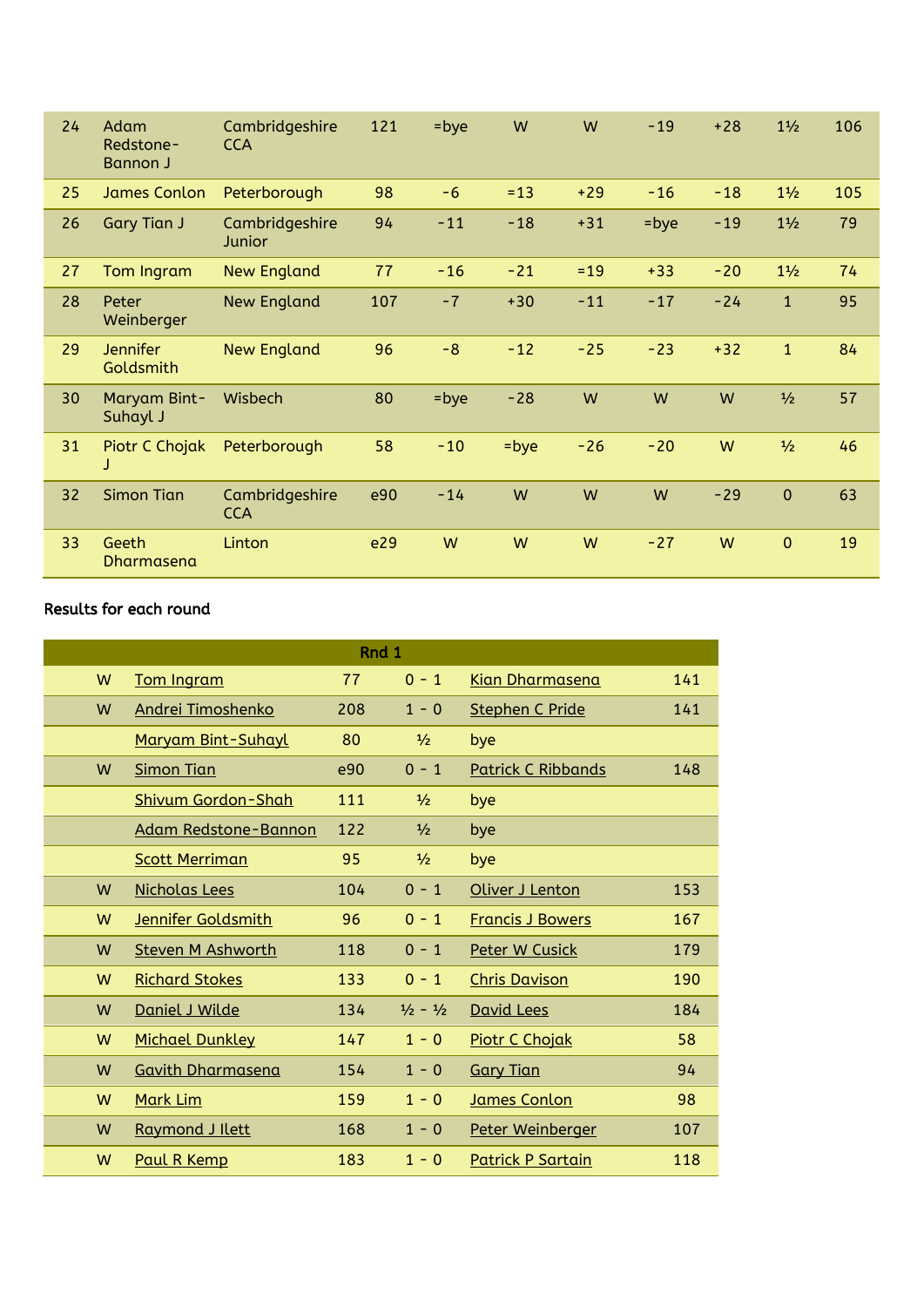| W | leysaa Bin-Suhayl         | 205   | $1 - 0$                     | David E McLean           | 129 |
|---|---------------------------|-------|-----------------------------|--------------------------|-----|
|   |                           | Rnd 2 |                             |                          |     |
|   | Piotr C Chojak            | 58    | $\frac{1}{2}$               | bye                      |     |
| W | <b>Scott Merriman</b>     | 95    | $0 - 1$                     | Daniel J Wilde           | 134 |
| W | <b>Gary Tian</b>          | 94    | $0 - 1$                     | <b>Steven M Ashworth</b> | 118 |
| W | James Conlon              | 98    | $\frac{1}{2} - \frac{1}{2}$ | <b>Richard Stokes</b>    | 133 |
| W | Peter Weinberger          | 107   | $1 - 0$                     | Maryam Bint-Suhayl       | 80  |
| W | <b>Patrick P Sartain</b>  | 118   | $1 - 0$                     | Tom Ingram               | 77  |
| W | David E McLean            | 129   | $1 - 0$                     | <b>Nicholas Lees</b>     | 104 |
| W | <b>Stephen C Pride</b>    | 141   | $1 - 0$                     | Jennifer Goldsmith       | 96  |
| W | <b>Patrick C Ribbands</b> | 148   | $\frac{1}{2} - \frac{1}{2}$ | <b>Raymond J Ilett</b>   | 168 |
| W | <b>Kian Dharmasena</b>    | 141   | $0 - 1$                     | Paul R Kemp              | 183 |
| W | Oliver J Lenton           | 153   | $0 - 1$                     | leysaa Bin-Suhayl        | 205 |
| W | <b>Francis J Bowers</b>   | 167   | $0 - 1$                     | Andrei Timoshenko        | 208 |
| W | Peter W Cusick            | 179   | $1 - 0$                     | <b>Michael Dunkley</b>   | 147 |
| W | <b>Chris Davison</b>      | 190   | $1 - 0$                     | <b>Gavith Dharmasena</b> | 154 |
| W | David Lees                | 184   | $0 - 1$                     | Mark Lim                 | 159 |
|   |                           | Rnd 3 |                             |                          |     |
| W | Tom Ingram                | 77    | $\frac{1}{2} - \frac{1}{2}$ | Nicholas Lees            | 104 |
| W | Andrei Timoshenko         | 208   | $0 - 1$                     | <b>Chris Davison</b>     | 190 |
| W | <b>Gary Tian</b>          | 94    | $1 - 0$                     | <b>Piotr C Chojak</b>    | 58  |
| W | Jennifer Goldsmith        | 96    | $0 - 1$                     | James Conlon             | 98  |
| W | <b>Steven M Ashworth</b>  | 118   | $\frac{1}{2} - \frac{1}{2}$ | <b>Kian Dharmasena</b>   | 141 |
| W | <b>Patrick P Sartain</b>  | 118   | $1 - 0$                     | <u>David E McLean</u>    | 129 |
| W | <b>Richard Stokes</b>     | 133   | $1 - 0$                     | <b>Scott Merriman</b>    | 95  |
| W | Daniel J Wilde            | 134   | $0 - 1$                     | <b>Francis J Bowers</b>  | 167 |
|   | <b>Stephen C Pride</b>    | 141   | $\frac{1}{2}$               | bye                      |     |
|   | <b>Patrick C Ribbands</b> | 148   | $\frac{1}{2}$               | bye                      |     |
|   | <b>Michael Dunkley</b>    | 147   | $\frac{1}{2}$               | bye                      |     |
| W | <b>Gavith Dharmasena</b>  | 154   | $1 - 0$                     | Peter Weinberger         | 107 |
| W | Mark Lim                  | 159   | $0 - 1$                     | Raymond J Ilett          | 168 |
|   | Paul R Kemp               | 183   | $\frac{1}{2}$               | bye                      |     |
| W | leysaa Bin-Suhayl         | 205   | $1 - 0$                     | Peter W Cusick           | 179 |
| W | <b>David Lees</b>         | 184   | $1 - 0$                     | Oliver J Lenton          | 153 |
|   |                           | Rnd 4 |                             |                          |     |
| W | Geeth Dharmasena          | e29   | $0 - 1$                     | Tom Ingram               | 77  |